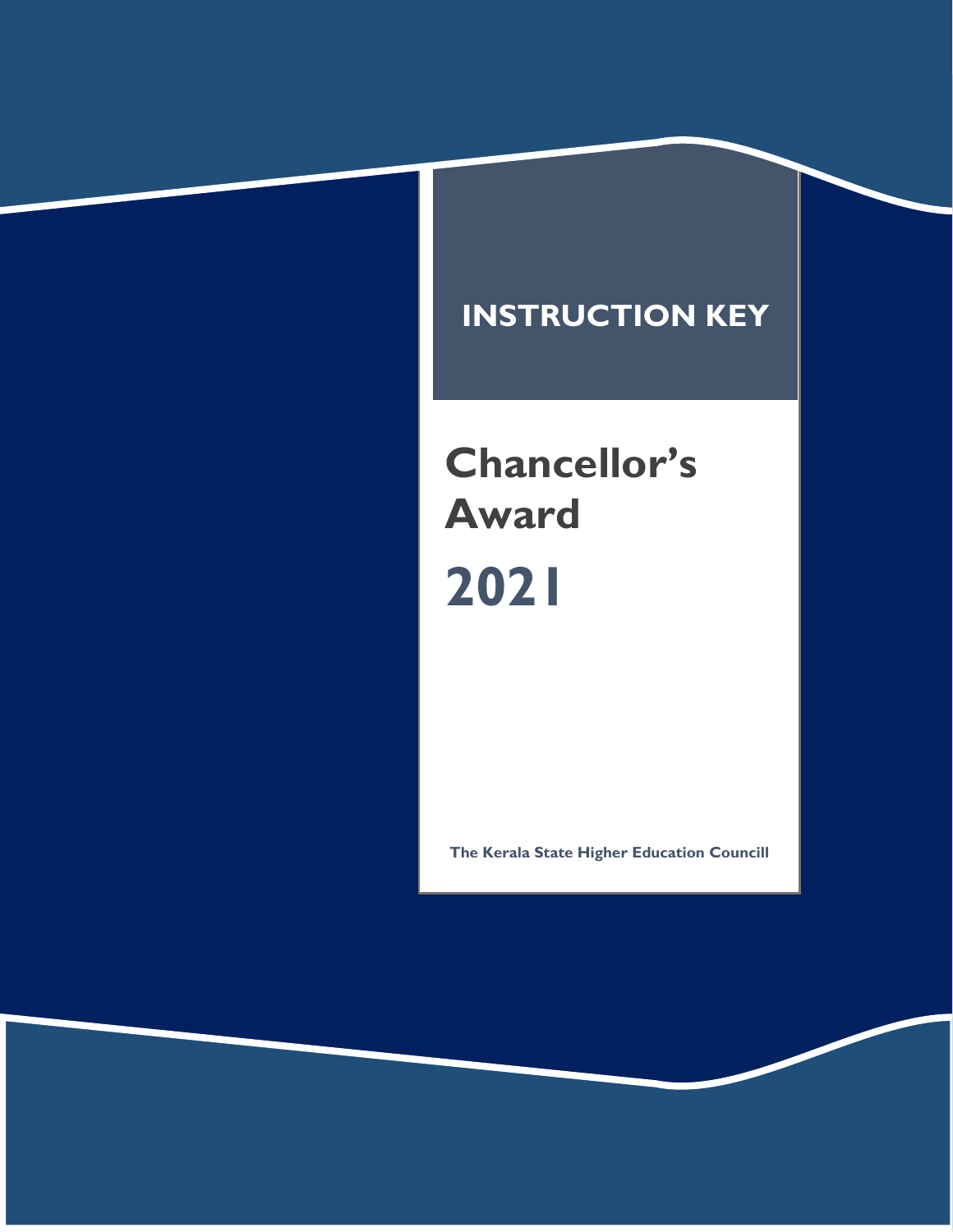## **CHANCELLOR'S AWARD 2021**

## **Key for filling the application and criteria for awarding marks**

Chancellor's Award is instituted for those universities in the State for which His Excellency Governor of Kerala acts as the Chancellor. These universities are now classified in to two categories (1) *Multi-disciplinary Universities* (2) *Specialized Universities*. The award money for the category of the *Multi-disciplinary Universities is Rs. 5 Crores* and that for the *Specialized Universities* category is *Rs.1 Crore*.

Following are the two categories.

| <b>Multidisciplinary Universities</b>       | <b>Specialized Universities</b>                  |
|---------------------------------------------|--------------------------------------------------|
| University of Kerala                        | Kerala Agricultural University                   |
| University of Calicut                       | Sree Sankaracharya University of Sanskrit        |
| Mahatma Gandhi University                   | Kerala University of Fisheries and Ocean Studies |
| <b>Kannur University</b>                    | Kerala University of Health Sciences             |
| Cochin University of Science and Technology | Kerala Veterinary and Animal Sciences University |
| Sree Narayana Guru Open University          | Thunchath Ezhuthachan Malayalam University       |
|                                             | API Abdul kalam Technological University         |
|                                             | Kerala Kalamandalam of Art and Culture           |
|                                             | Digital University of Kerala                     |

The data entered/uploaded in the application should be related to that of the **evaluation period (1st July 2020 to** 

**30th June 2021),** The data entered should be only of the University concerned and its constituent colleges. Data of the **affiliated colleges should not be included.**

The brief one-page note, wherever specified under the respective question heads, must be numbered and should be within 500 words.

The format for data entry consists of two main parts

- (A) **Basic Information** and
- (B) **Criteria part** comprising
- *1. Knowledge Generation,*
- *2. Knowledge Dissemination,*
- *3. Student Profile,*
- *4. Academic Governance,*
- *5. Social Impact.*

The total marks awarded are 1000.

The Basic Information sheet must be filled accurately as this is the benchmark data used for calculation in the respective sections.

Page  $\overline{\phantom{0}}$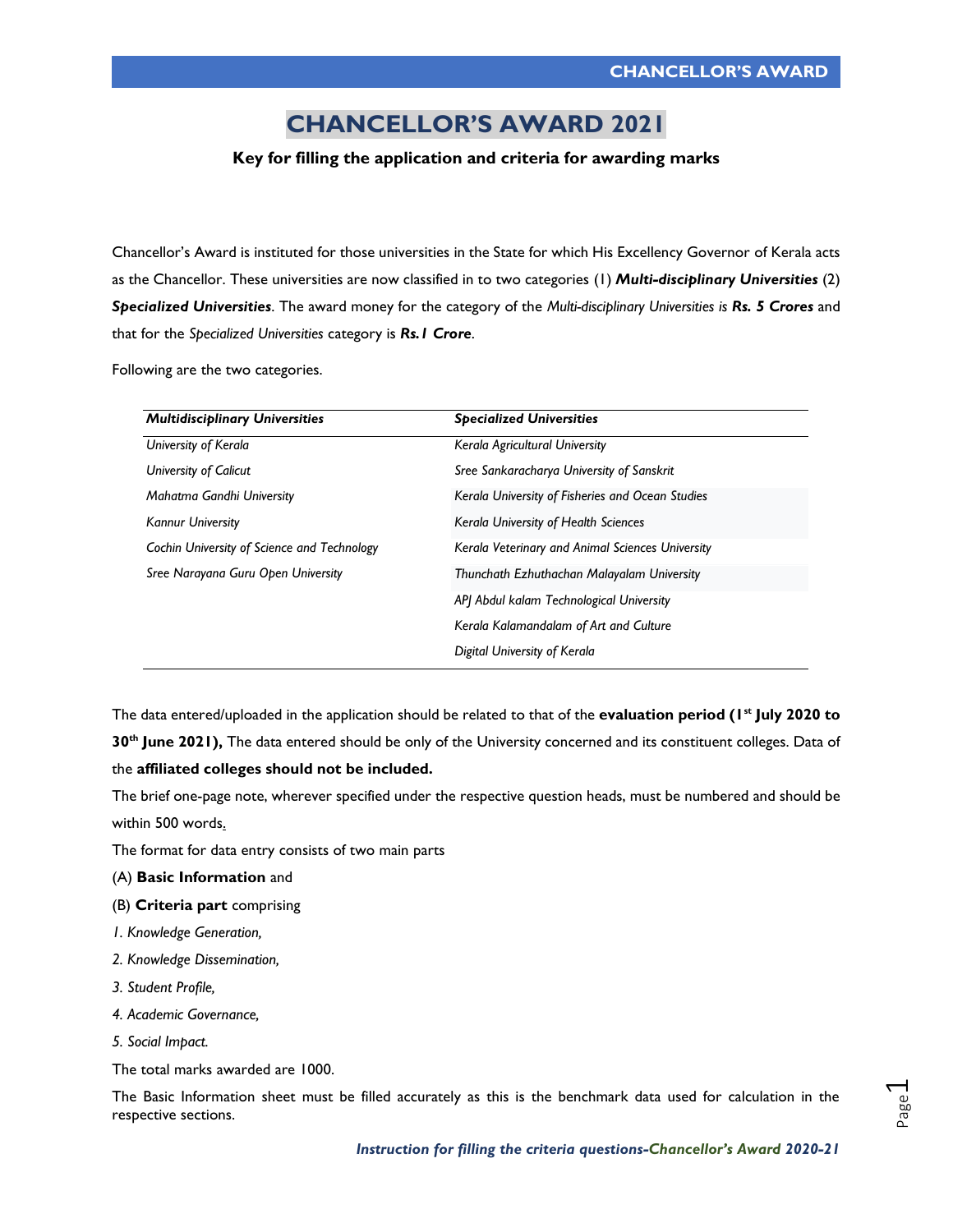**Following keys for the corresponding questions may be referred while updating the information for the respective items in the criteria sheet.**

1.1. (a) Number of Research papers published in peer reviewed journals with impact factor >1 (greater than 1):

*(Upload data sheet) (Template: Sheet 1.1.a)*

1.1.(b) Number of Research papers published in peer reviewed journals with impact factor <1 (less than 1):

The Research papers published in peer Reviewed Journals having no impact factor:- the number of papers/faculty ratio will be taken and full marks will be awarded to the University having highest percentage of achievement and proportional marks to other universities.

*(Upload data sheet) (Template: Sheet 1.1.b)*

1.1.(c) Number of papers presented in National & International Conferences:

The ratio adopted will be number of papers/number of faculty. Full marks will be awarded to the University having higher percentage of achievement and proportional marks to others.

*(Upload data sheet) (Template: Sheet 1.1.c)*

1.1.(d) Total citations (department wise) of the university:

- 1.1.(e) H-Index of the University (Department wise)
- 1.2.(a) No. of departments recognized by SAP/Advance Centres/DST/FIST/any other (specify)
- 1.2.(b) Ongoing projects with funding above 5 Lakhs in respect of evaluation period

The ratio adopted for awarding marks will be number of projects above Rs. 5 Lakhs divided by number of faculty.

*(Upload data sheet) (Template: Sheet 1.2.b)*

1.2.(c) Total project fund secured in the evaluation period**:**

The ratio will be **total amount (in Lakhs) of funds secured in lakhs/number of faculty**, and the University having highest percentage of achievement will be awarded full marks, and proportionate marks to others.

*(Upload data sheet) (Template: Sheet 1.2.c)*

1.3.Prestigious Research awards received from professional bodies/ scholarly societies/National/ International Academies

*(Upload data sheet) (Template: Sheet 1.3)*

Page  $\mathrel{\sim}$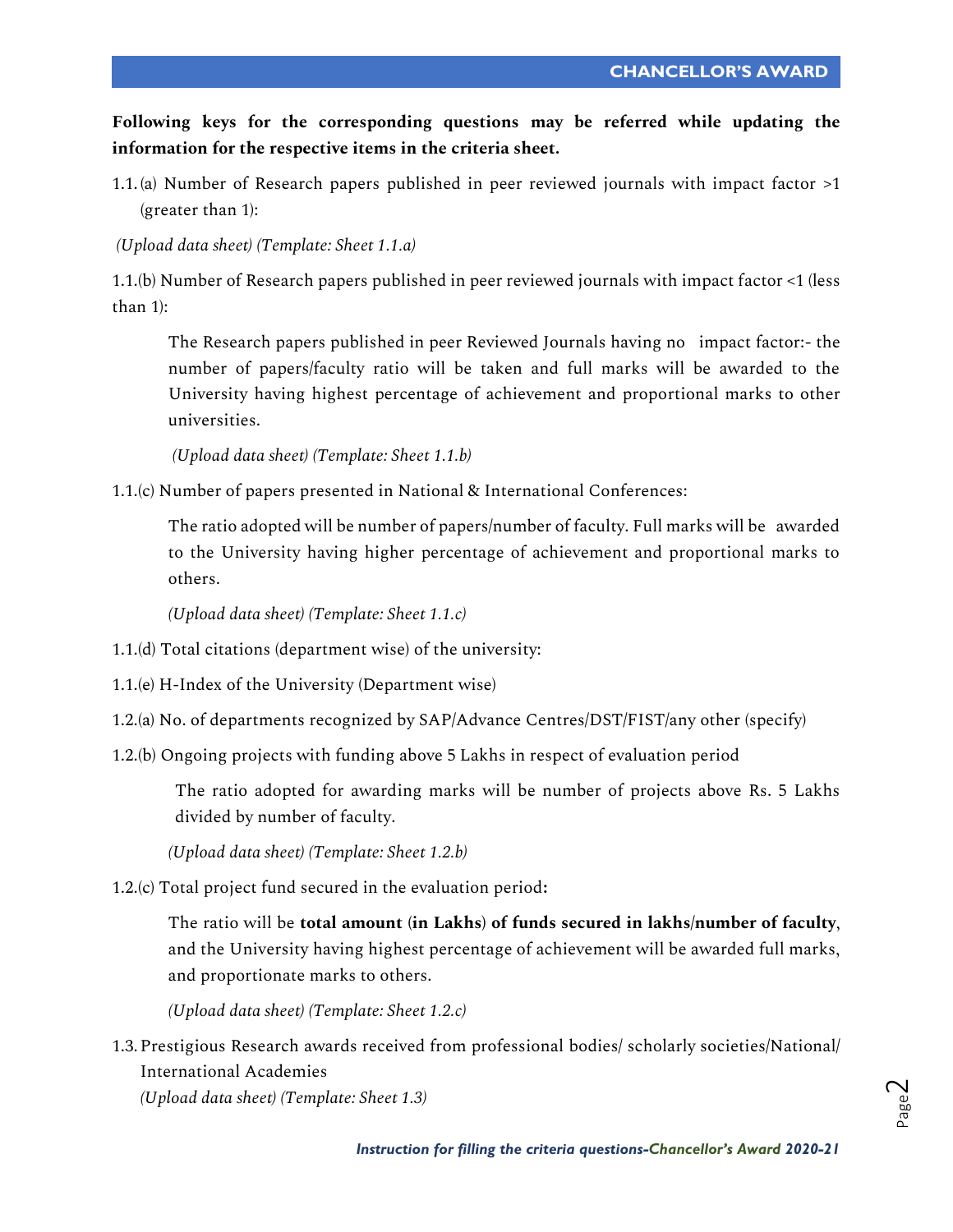Full marks to the University having highest number of awards and proportional marks to other universities.

1.4.Chair/Endowments established per Department in the University/own constituent colleges during the evaluation period:

The ratio will be the number of chairs/endowments divided by number of departments/ constituent colleges. Full marks to the University having highest percentage of achievement and proportional marks to other universities.

*(Upload data sheet) (Template: Sheet 1.4.)*

1.5.Number of Ph. Ds awarded:

The criteria will be total number of Ph. Ds divided by total number of approved Ph.D. supervisors. Full marks to the university having highest percentage of achievement, and proportional marks to others.

*(Upload data sheet) (Template: Sheet 1.5)*

- 1.6. (a) Number of patents filed (Upload details number wise)
- 1.6. (b) Number of patents granted (Upload details number wise)

Marks will be awarded based on the number of patents filed and granted. Documentation to be submitted by the Universities. Full marks to the University with highest achievement and proportional marks to others.

2.1. Technology transferred during the evaluation period:

Marks will be awarded based on the number of technologies developed at the university level and transferred. Documentation to be submitted by the Universities. Full marks to the University with highest achievement and proportional marks to others.

2.2. Number of journals published by the University with impact factor greater than 0.5

Marks will be awarded based on the number of journals published by the university having impact factor greater than 0.5.

*(Upload data sheet) (Template: Sheet 2.2.)*

2.3. (a) Number of books published by faculty through reputed publishers (ISBN)- authored

It is the ratio of Number of books divided by Total number of faculty

*(Upload data sheet) (Template: Sheet 2.3.a)*

2.3. (b) Number of books published by faculty through reputed publishers (ISBN)-edited.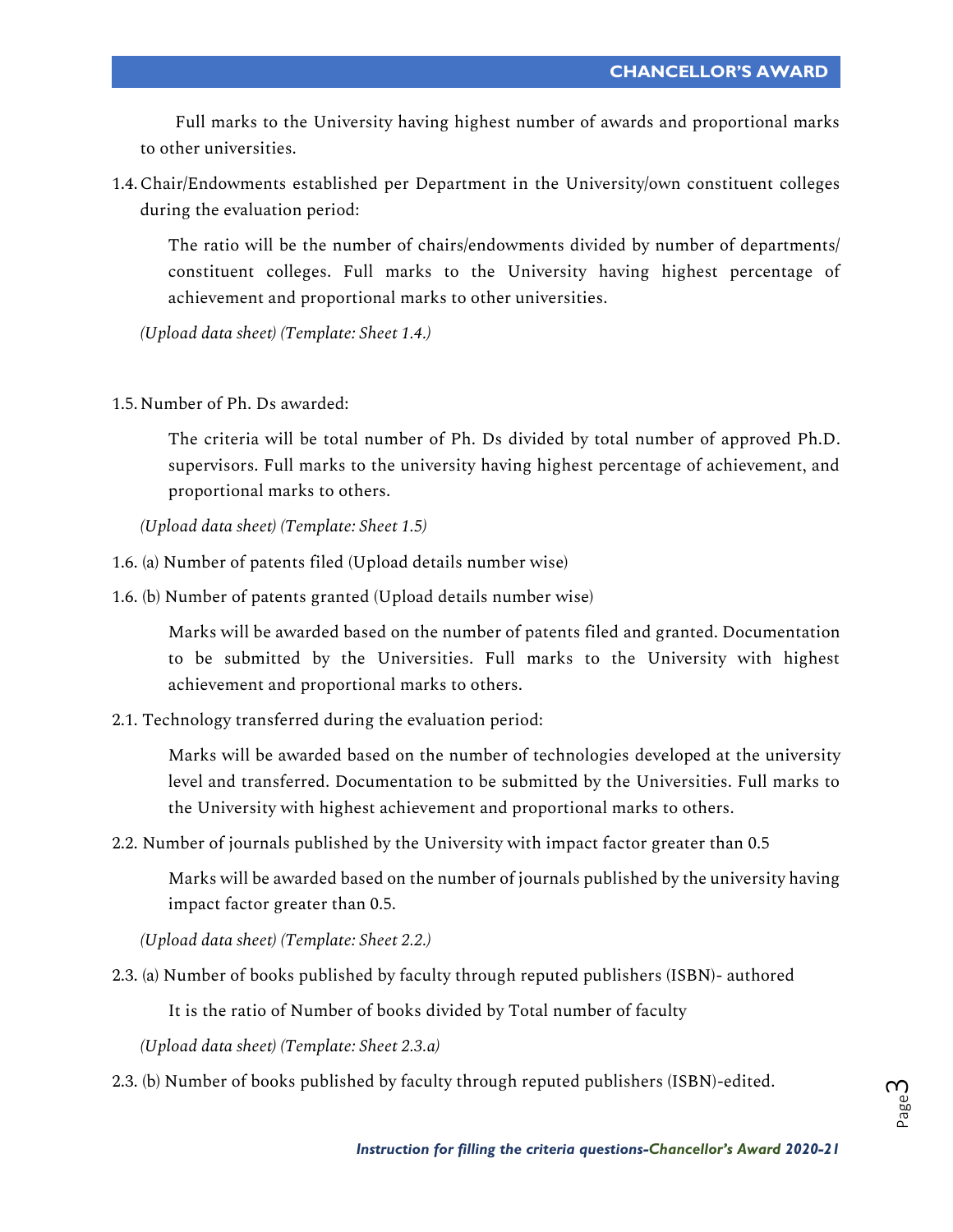Full marks to the University which secures highest percentage of achievement and proportional marks to others.

*(Upload data sheet) (Template: Sheet 2.3.b)*

2.4. (a) Innovations in Teaching- The progress made in implementing the Outcome Based Education (OBE) scheme at curriculum, Teaching Learning, Assessment levels by the university and Declaration of Graduate Attributes during the assessment period: (Upload One Page Note)

Specify the details (numbered) regarding the declaration of Programme Outcomes (POs) Programme Specific Outcomes (PSOs) and Course Outcomes (COs) on University website and also how far OBE scheme has been adopted in Instruction methods, Assessment Process and Attainment of Outcomes (subject wise/department wise)

(Upload the document)

2.4. (b) Measures introduced in the University procedures to improve courses/ and to initiate new course/ programmes-level of internationalization & contextualization

(a one page-note not exceeding 500 words)

2.4. (c) Innovations in Teaching- No. of Interdisciplinary Programs started, if any (upload list)

*(Upload data sheet) (Template: Sheet 2.4.c)*

2.4. (d) Innovations in Teaching- Steps taken to ensure the quality of Ph.D. thesis

(Upload the document)

2.4. (e) Is plagiarism check mandatory for submission of Ph.D./M.Phil and also name the software used. (one page note)

2.4. (f) Use of ICT in Teaching- Measures taken/used in adopting ICT in Instruction and Assessment activities in the University during the evaluation period

(Upload details and provide link of brief video presentation not exceeding 5 minutes)

2.4. (g) Remedial measures for enhancing skills/knowledge of students particularly from socially weaker sections (one page note)

2.5. Number of Students who have received awards/recognition for Research eg: Young Scientist Award and other such academic awards

Full marks will be awarded to the University having highest number of achievements and proportional marks to other universities based on the number of awards.

*(Upload data sheet) (Template: Sheet 2.5)*

2.6. Number of Startups/ Enterprises started by students/Alumni during the evaluation period supported by documentary evidence. (one page note)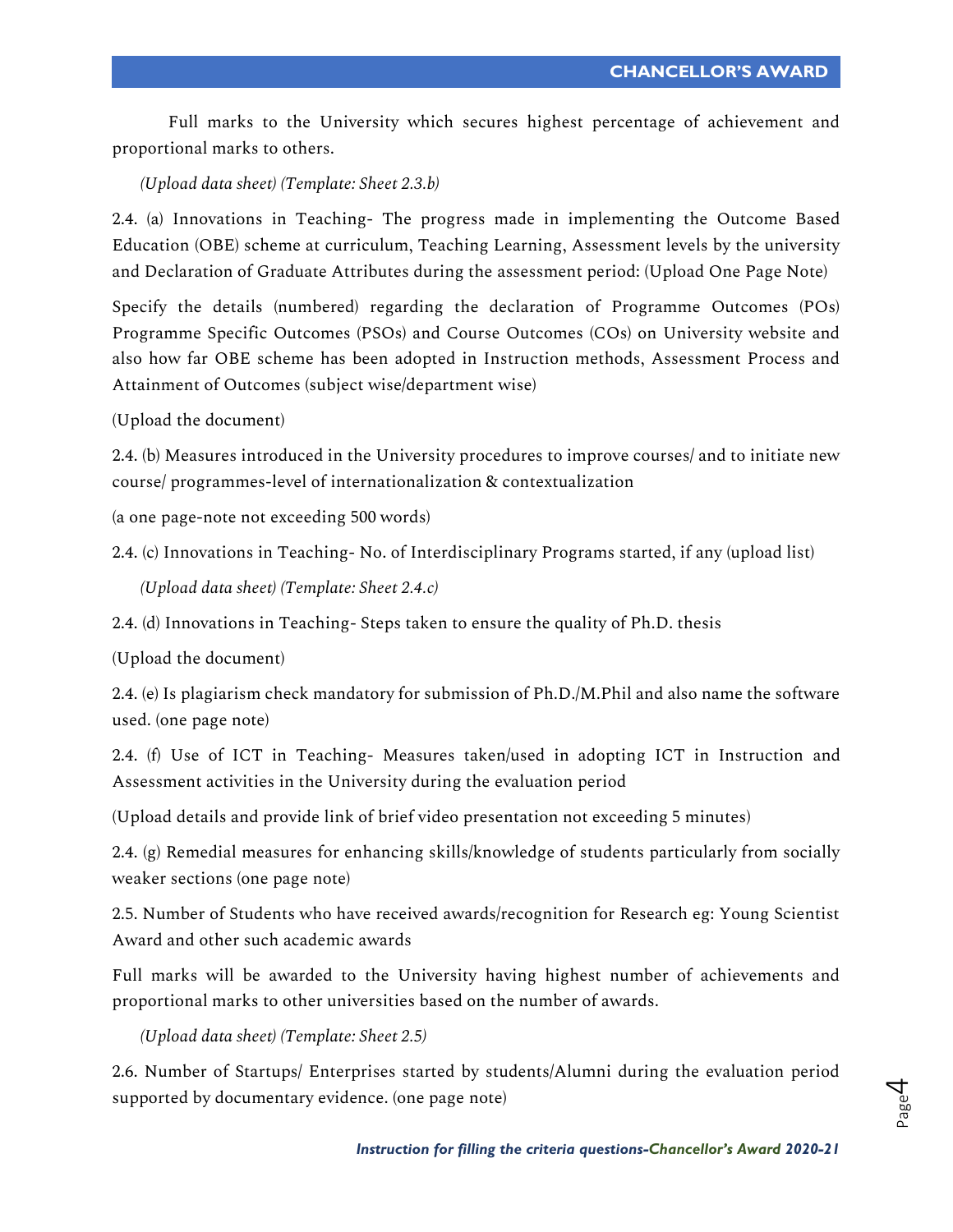Marks will be awarded based on the achievements of the universities.

2.7. Number of National/ International Seminars & Conferences conducted by the University

(funding/part funding should be from National/International agencies).

With regard to National/ International seminars, conferences & consultancy assignments, maximum marks will be awarded to the University with highest number of achievement, and proportional marks to others

*(Upload data sheet) (Template: Sheet 2.7)*

2.8. Number of consultancy assignments undertaken by the university

Maximum marks will be awarded to the University with highest number of consultancy assignments and proportional marks to others (Upload details, numbered)

2.9. Number of Massive Open Online Courses (MOOC) – offered by the university (evaluation period)

2.10. (b) number of students registered for MOOC Courses during the evaluation period

2.10. (c) Number of credits permitted//reckoned for MOOC Course

Marks will be awarded based on their achievements.

3.1. Number of students who obtained NET/JRF/GATE/KSCST Fellowships

The criteria will be total number of students obtained NET/JRF/GATE/KSCST Fellowship during the assessment period with respect to total number of students. Full marks will be awarded to the university having highest percentage of achievement and proportional marks to other Universities. (Upload List)

3.2. Total number of students getting scholarships/freeships etc. under government/other schemes during the evaluation period

*(Upload data sheet) (Template: Sheet 3.2.)*

3.3. Number of students placed through the University Placement Cell (Upload List)

3.4. Number of students admitted to various Ph.D. programmes

*(Upload data sheet) (Template: Sheet 3.4)*

3.5. Number of Ph.D. holders admitted to Post-Doctoral programmes

3.6. (a) Number of foreign students (Masters, M.Phil, Ph.D/others)

Marks will be awarded based on the number of foreign students. Full marks to the university having highest number

*(Upload data sheet) (Template: Sheet 3.6.(a)*

Page ഥ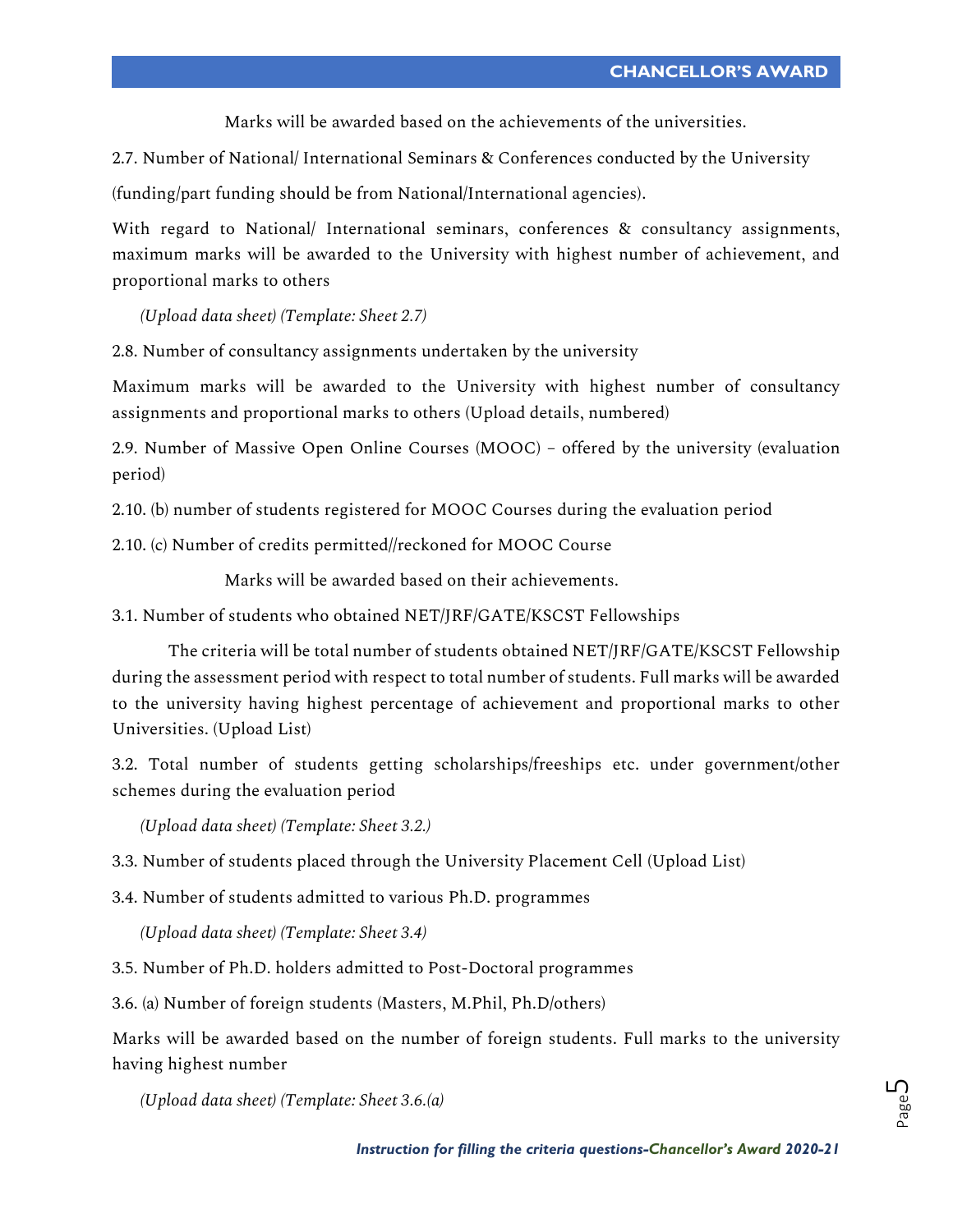3.6. (b). Number of students from other states of the country (%)

*(Upload data sheet) (Template: Sheet 3.6.(b)*

3.7. No. of students secured top three positions in Extra-curricular and Co-curricular activities in Sports, Culture and Arts in National/International levels (top three positions achieved)

Full marks will be awarded to the University with highest achievement and proportional marks to others

*(Upload data sheet) (Template: Sheet 3.7.)*

3.8. Number of Seats/Number of Applications (department wise) for PG programmes

*(Upload data sheet) (Template: Sheet 3.8.)*

4.1. (a) Grade Awarded by NAAC/ICAR/MCI/VCI: Marks will be awarded according to the grade obtained by Universities.

4.1. (b) Multiple accreditations, if any (upload details)

*(Upload data sheet) (Template: Sheet 4.1.(b)*

4.2. Ranking by NIRF: Minimum one mark for submitting the application for NIRF ranking, and marks for Universities according to their ranking

4.3. Additional infrastructure facilities/ equipment over and above the mandatory minimum requirements for Persons With Disabilities (PWDs): (one page note)

Marks will be awarded based on the achievements.

4.4. Nature of Automation Process of Student Enrolment/Registration related matters (one page note)

4.5 Examination:

- (a) Average time for declaration of UG examination results based on the time taken for the Completion of the last theory examination and the date of publication of results (in days) (one page note)
- (b) Average time for declaration of PG examination results based on the time taken for the Completion of the last theory examination and the date of publication of results (one page note)
- (c) Measures taken for modernization of examinations

(a brief one page note to be submitted)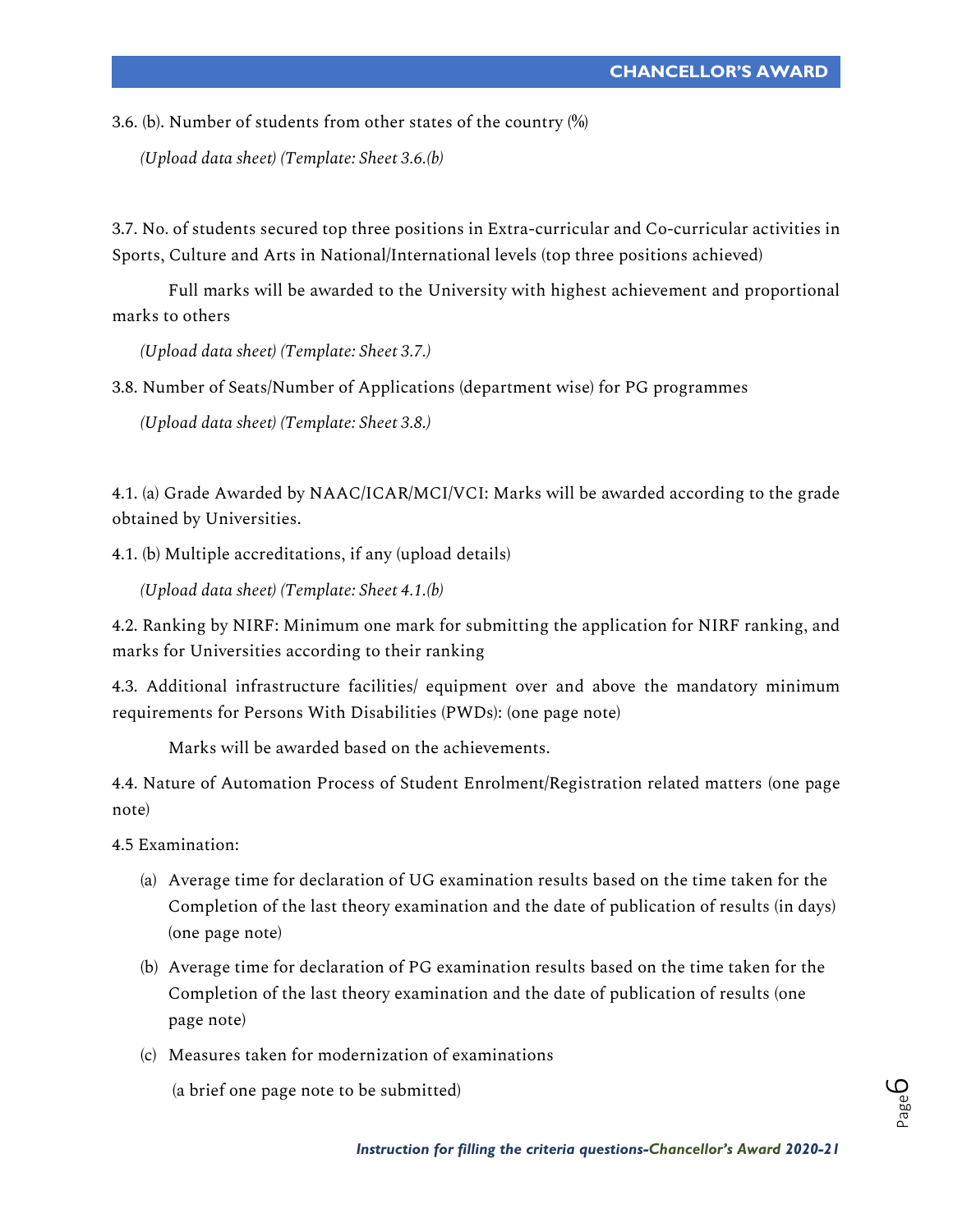(d) Time taken for completing revaluation of answer script (one page note)

4.6. E-Governance initiative:

- (a) Administration ((a brief one-page note)
- (b) Academic (a brief one-page note)
- 4.7. Issuance of Academic Calendar on the day of admission

(a brief one-page note)

4.8. Alumni Contribution to the University during the assessment period (amount in lakhs) (a brief one-page note)

4.9. Tapping of private endowments other than alumni contribution for improving building physical infrastructure, Research Centre, instituting scholarships for students Etc., (in University Departments and its constituent colleges separately)

*(Upload data sheet) (Template: Sheet 4.9.)*

4.10. (a) Demand and intake capacity ratio of University hostels -Number of Units available for students

*(Upload data sheet) (Template: Sheet 4.10a.&b)*

4.10.b) Ratio of Demand-supply of Hostel Accommodation

*(Upload data sheet) (Template: Sheet 4.10a.&b)*

4.11. Rating of University website – user friendly, no. of visitors, frequency of updates, hyper links to other universities/Govt. of India/ Govt. of Kerala, FAQS, facility for interaction and information provided

9One page note)

4.12. Number of Faculty recharging strategies (FDP-FIP, Administrative Staff College etc.) Brief write – up

Marks will be awarded to the universities based on their achievements in making the website user- friendly, hyper links to the websites of other universities/Govt. of India/ Govt. of Kerala institutions, FAQS, facility for interaction and information provided, number of visitors, frequency of updates etc.,

4.13. Students' grievances' redressal mechanism. (one page note)

4.14. University Library/ Department Libraries Collection:

(a) Range of reference material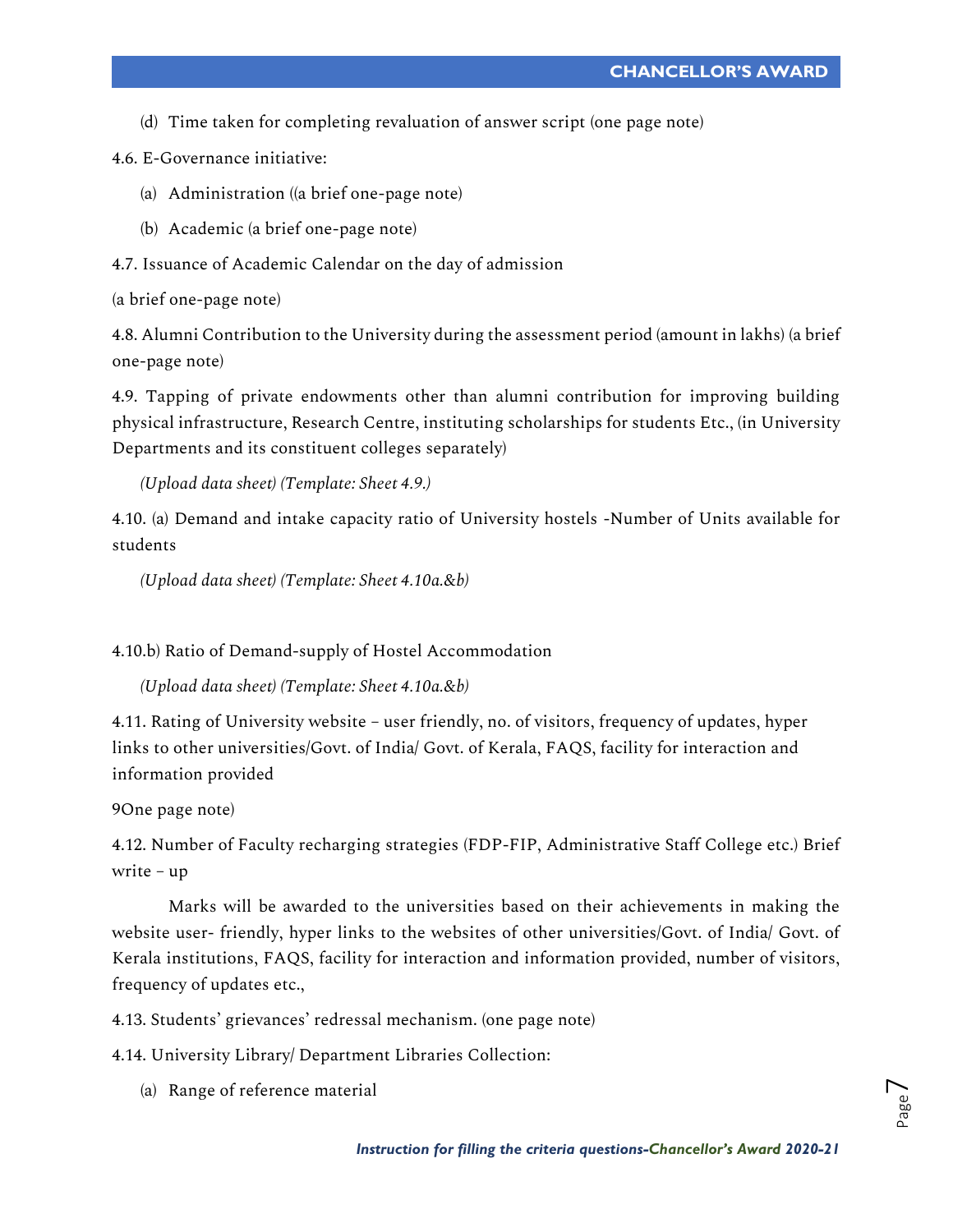(collection of the material should be provided department/school/centre wise and their type (books, thesis, journals, etc)

- (b) Number of print journals subscribed to with impact factor more than 2.0 (upload list)
- (c) Number of e -journals subscribed to with impact factor more than 2.0 (upload list)
- (d) Facilities like computer automated literature search, remote Library access of books and journal

(one page note)

(e ) Membership in Kerala Academy Library Network (KALNET) mention (yes/no)

4.15. Laboratory: Steps taken to establish common instrumentation facilities

(List of Major Facilities in working condition-one page note)

4.16. Details of funds received from UGC/MHRD/RUSA/ Govt. of Kerala/ Govt. of India agencies: (in lakhs)

Tabular sheet shall be provided for different funds from different agencies (item wise)

4.17. Funds received in 2019-20 for which utilization certificate is to be submitted (one page note)

4.18. Presentation by Vice Chancellor-*Vision of the University*

5.1. Social Inclusiveness of the University System

(% of SC. ST, OBC, Women, Transgenders among the Faculty, Students and Non-Teaching Staff)

Indicates the details of total number of students (Male/Female/Transgender) studying in the institution during the evaluation period, also requires different categories of students/faculty members/non-teaching staff of the university

*(Upload data sheet) (Template: Sheet 5.1.)*

5.2. Student Enrolment:

- (a) Increase in student enrolment in the assessment year (2019-20) from the previous year (Total Students)
- (b) Increase in Student Enrolment in the assessment year (2019-20) from the previous year (SC students)
- (c) Increase in Student Enrolment in the assessment year (2019-20) from the previous year (ST students)